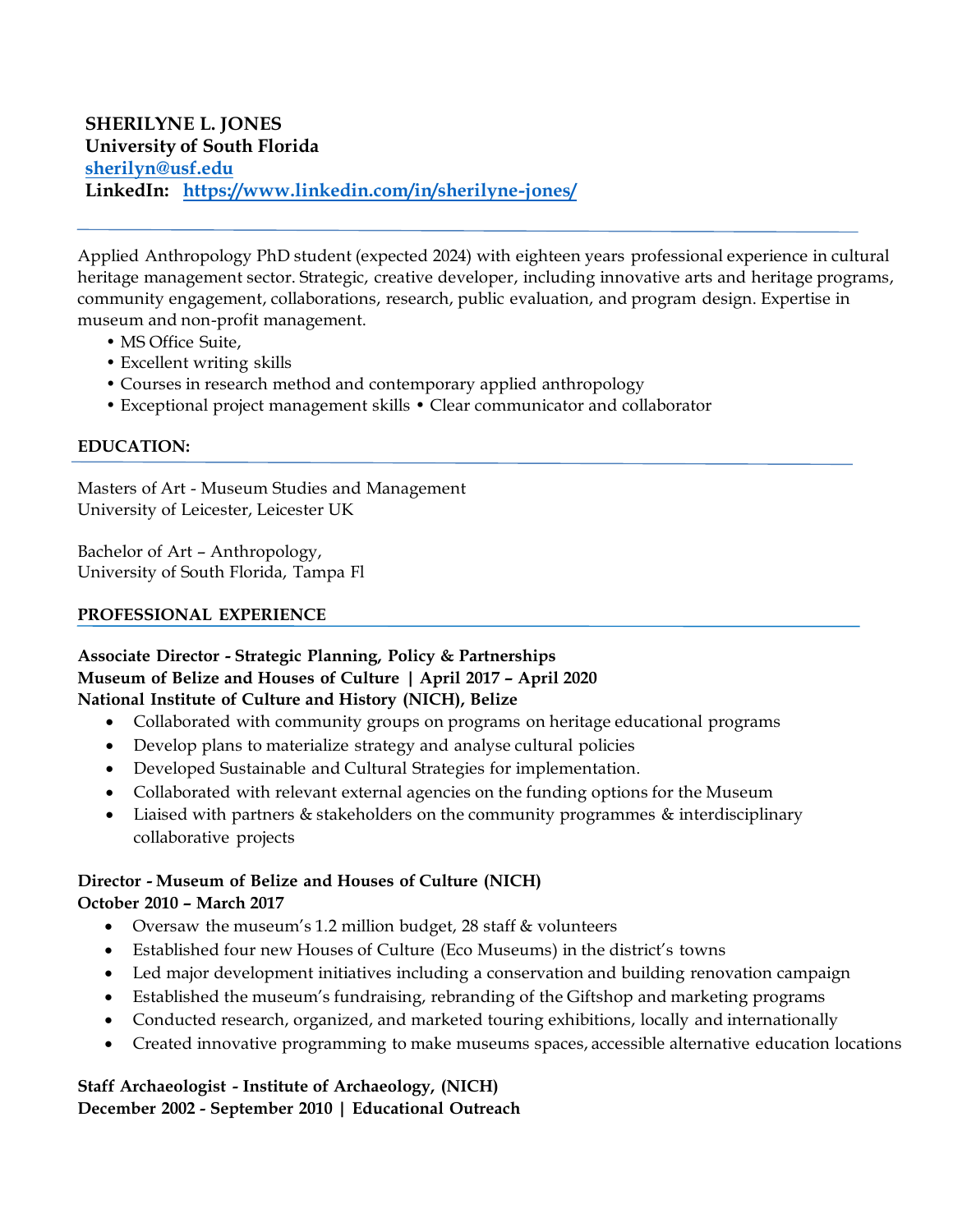- Planned, coordinated, and executed educational outreach programs for the IA
- Developed & delivered public lectures in elementary, high schools, & Junior Colleges
- Assisted in the vetting of Archaeology Field School proposals & field students
- Worked with foreign researchers in vetting proposals, processing visa extensions, and permits
- Organized and marketed the Annual Archaeology Symposium
- Assistant Editor for publication, Research Reports in Belizean Archaeology
- Editor for the Underground (IA monthly newsletter)

## **TEACHING EXPERIENCE**

# *Graduate Teaching Assistant*

## *University of South Florida | Aug 2020 – Present*

- Attended lectures, provided academic support and instruction to students
- Tracked attendance and graded assignments, quizzes, and exams, entered and maintained grades.
- Held weekly office hours to provide tutoring, counselling, or assistance to students in need.
- Maintained the web courses on Canvas, a digital instruction platform

## *Graduate Teaching Instructor | Introduction to Anthropology University of South Florida |Summer 2021*

- Facilitated cognitive and affective student learning in Introduction to Anthropology
- Designed syllabus and provided students with clearly defined course objectives for class
- Lectured on the four subfields of Anthropology and social impacts
- Delivered a range of teaching and assessment activities, and provided meaningful assessments
- Enforced all University policies and procedures

# *Course Instructor University of the West Indies – Museum Management Open Campus | August 2019 – Present*

- **•** Interact with students in a professional manner, offering constructive, encouraging, and timely feedback.
- Conduct weekly "live" video lectures and/or discussion (using Blackboard Collaborate).
- Counsel students regarding their performance in the course (both positive and negative.)
- Encourage complex thinking, participation, and discussion by all students/providing timely grade postings and feedback.

# *Belmopan Baptist High School, Belize C.A. (Evening division) Adjunct Lecturer | August – December 2019*

- Developing and managing the class syllabus and ensuring that the syllabus meets department and college standards
- Planning and creating lectures, in-class discussions, and assignments
- Grading assigned papers, quizzes, and exams
- Assessing grades for students based on participation, performance in class, assignments, and examinations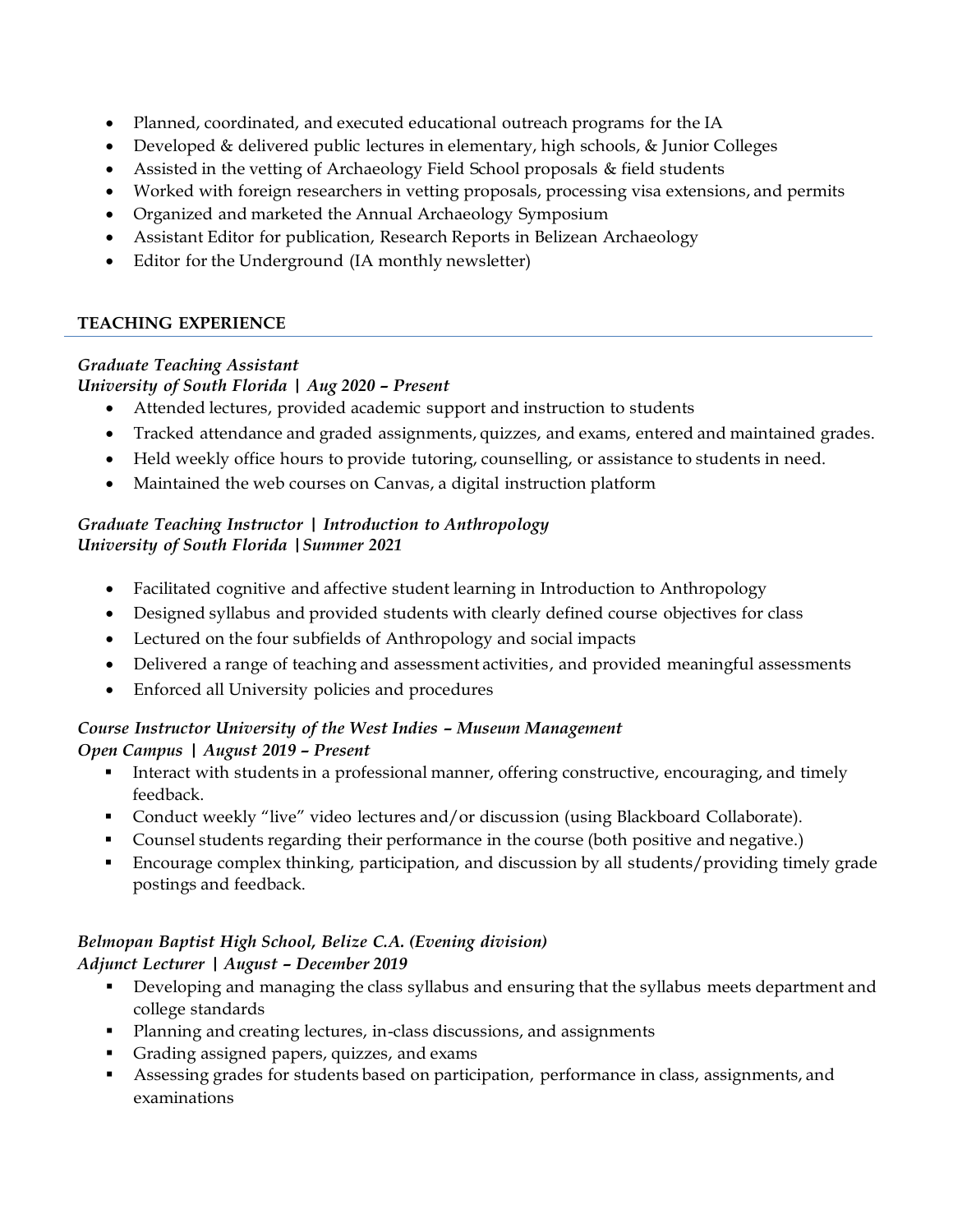### *Course Developer – Sir Arthur Lewis Community College (SALCC) Introduction to Anthropology* **St Lucia – West Indies | May – August 2021**

- Developed course content, objectives, graduate attributes, learning outcomes, teaching and learning activities, resource materials, assessment procedures
- Formatted the course development matrix/course profile according to the guidelines of the House Style of the Sir Arthur Lewis Community College.
- Ensured clarity in the information provided in the Course Profile to enable achievement of the SALCC Mission Statement
	- Integrate the specific SALCC Graduate Attributes into the course
- Ensured that the following components of the course profile were consistent with the course level

## *Course Reviewer – Museum Conservation Skills The University of the West Indies, Open Campus* **St. Augustine, Trinidad and Tobago | 2019**

- Support the Curriculum Development Specialist (CDS) and work in a collaborative online space, for the course review activities for the Museum Studies Program.
- Collaboration with members of The UWI Open Campus course development team in the designated online space to ensure that the course content was gender sensitive, inclusive, respectful of diversity, and in keeping with the academic programme objectives outlined in the academic programme.
- Review processes in accordance with the protocols and methodologies employed by the UWI Open Campus, keeping with the guidance provided by the assigned Curriculum Development Specialist

# **PROFESSIONAL SKILLS AND COMPETENCE**

# *Marketing & Communications*

- Developed communications & marketing strategy for the Belize Museum of Belize & 7 Houses of Culture, including branding and sales,
- Developed work plan, budget & implementation strategy for a social media plan
- Coordinating the implementation of the fund-raising strategy over a twelve-month fiscal period, including the development of a Museum Membership and Adopt-an-Artefact Programs.

# *Administration & Human Resources*

- Supervised, engaged staff, staff talent identification and evaluation
- Developed and coordinated budget management and coordinated employment for overall museum,
- Designed annual program for facilities management and preventative maintenance/replacement of fixed assets (electrical, air conditioning and custodial services)
- Coordinated human resources management requiring the implementation of organization plans for hiring, integrating, evaluating, and training fulltime and contract staff

# *Program, Policy and Organizational Management & Advocacy*

- Developed and conducted training for Emergency and Disaster Preparedness
- Developed Strategic Plan for fund raising for the Museum to maximize revenue generation
- Developed Adopt-an-Artefact program for the Museum
- Conducted the review and assessment of tourism policies for culture, heritage and conservation complete with national stakeholder consultations for a masterplan for cultural assets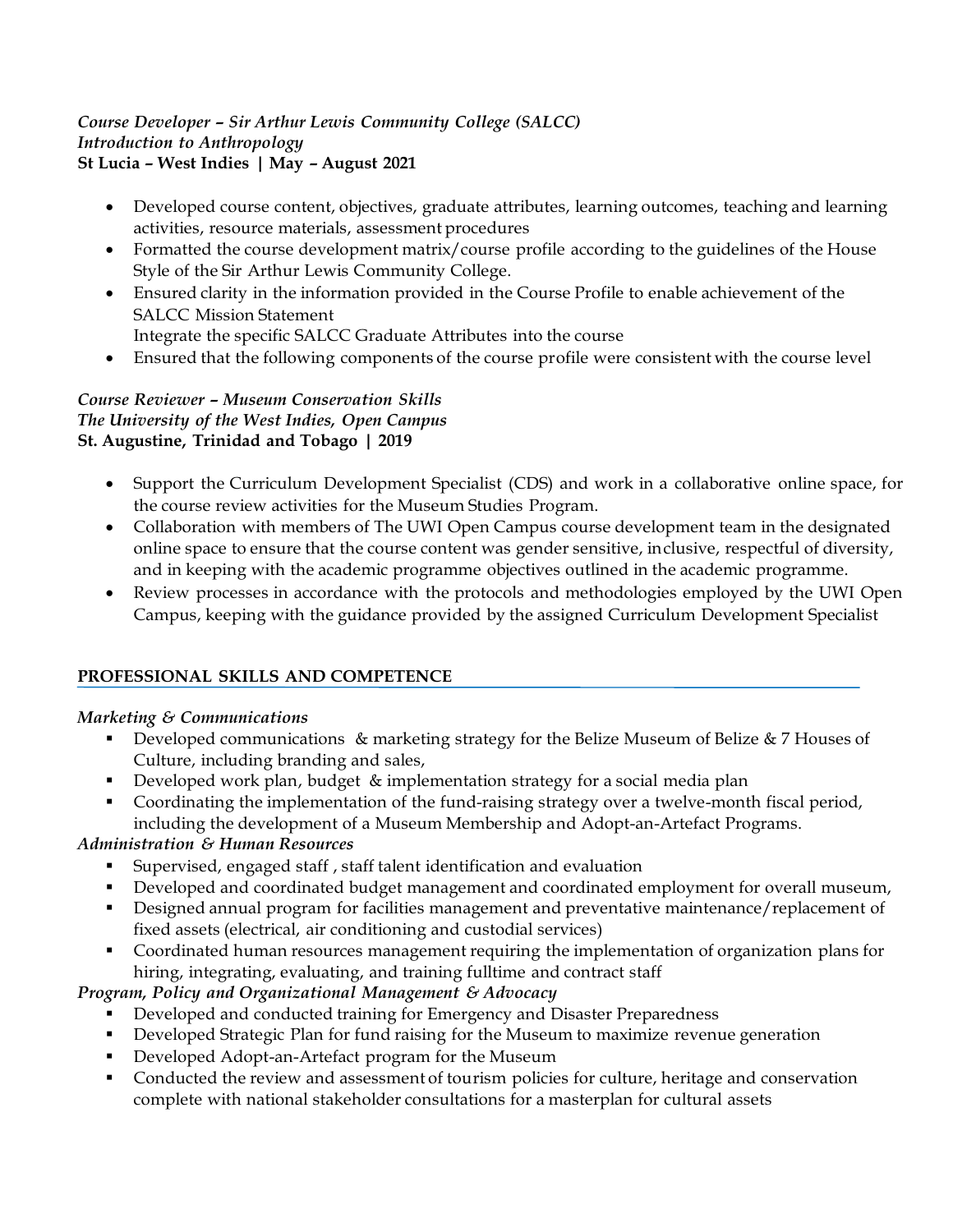### ■ Organized all organizational membership outreach and events

*Project Development, Management& Monitoring (Proposal Writing)*

- Developed proposals for local and international funding and to further organizational operations strategic direction
- Coordinated and developed projects along with community partners, or municipal governments in relation to NICH's strategic direction
- Development of new Houses of Culture across the Country *San Ignacio and Santa Elena House of Culture; Corozal House of Culture; San Pedro House of Culture and Stann Creek House of Culture*

## *Coordination of national and international exhibitions*

- Reviewed, approved plans for development & execution of all exhibits at Museum and all seven Houses of Culture
- Staff coordination and assignments of duties
- Execution of technical procedures as it relates to the museum objects
- Supervise the movement and management of the collections / Mounting of exhibitions
- Coordinator of technical procedures including loan conditions and exhbition criterias
- Control and management of the internal inventory
- Special listing and cataloging / Digital documentation
- Coordination of internal and external staff
- Packing and conservation supervision and packing of fine arts

### *Courier and Curitorial Supervisor for Internatiional Exhibitions*

#### United States

*Maya Hidden World Revealed 2013 -2020*

– Science Museum Minessota; – Denver Museum of Nature and Science; –San Diego Natural History Museum; –San Antonio Witte Museum; –Dallas Perot Museum of Nature and Science; –Milwaukee Museum of Nature and Science; –Salt Lake Public Museum

*Fiery Pool Exhibition 2009 - 20*14

– Peabody Essex Museum; – St Louis Art Museum; – Kimbell Art Museum

#### Italy

Museo di Santa Giulia - *Empires of the New World – Rise and Fall of Maya*

#### Mexico

Museo de Nacional Quintana Roo

## **CONFERENCES, WORKSHOP AND PUBLICATIONS**

**2016** An analysis of the success of Community Museums in Belize - Socially Responsible Museum Conference, Columbia University, NYC

**2018** Community Engagement Practices in Belize, An analysis of the House of Culture model, Commonwealth Association of Museums symposium, Alberta Calgary Canada

**2019** The Absence of Presence: The Silencing of Marginalized Communities in the Development and Implementation of Cultural Resource Management Initiatives in the Belize, Museum Association of the Caribbean, Cayman Islands